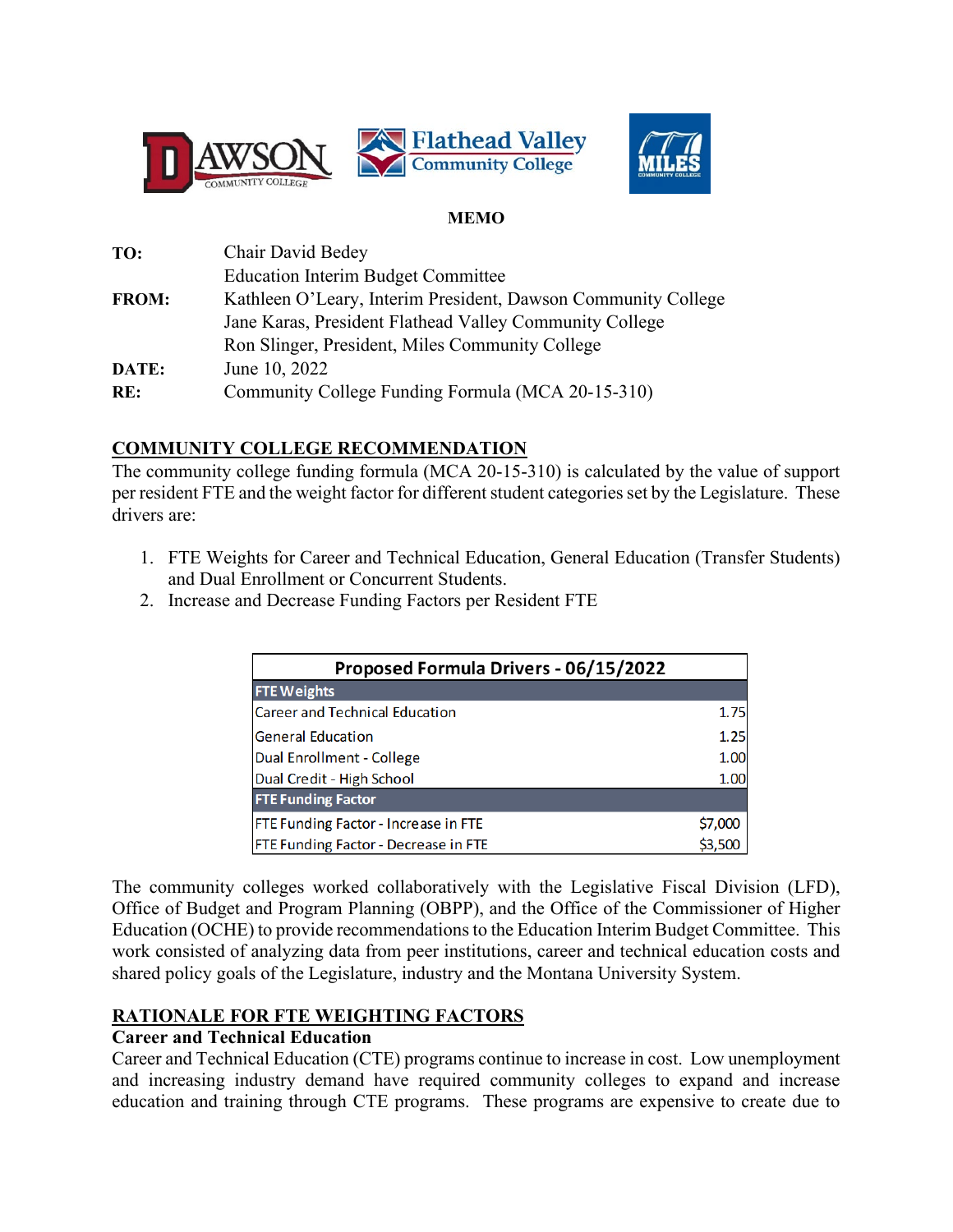initial equipment, technology needs, and classroom needs. The replacement cycle and costs to keep up with emerging technologies is also higher and more frequent than other programs. It is difficult to hire instructors when community college salaries cannot compete with private sector wages. Therefore, **the community colleges recommend a weight of 1.75 for CTE students.** 

#### **General Education**

Seamless transfer is critical for students to successfully complete their four-year education programs. Community colleges are essential to the success of the shared policy goal between the Legislature and the Board of Regents. The community colleges provide seamless transferability by engaging in the common core numbering system, creating 2+2 articulation agreements, and maintaining strong relationships with MUS four-year institutions. Therefore, **the community colleges recommend a weight of 1.25 for General Education students.** 

#### **RATIONALE FOR INCREASE AND DECREASE FUNDING FACTORS**

Shauna Lyons, MUS Director of Accounting and Budget provided a list of regional peer institutions. Data for each institution was retrieved from Integrated Postsecondary Education Data System (IPEDS). The most recent data available is from fiscal year 2020.

The average state support for peer institutions is \$10,704 per resident FTE. Comparatively, Montana Community Colleges currently receive an average of \$7,219 per resident student. When comparing only to peer institutions that receive both state and local appropriations, the average state funding per resident FTE increases to \$12,455. **The tables below provide this data.**

These values do not include the current rate of inflation and its impact on providing education and training. The recommendation is far below the average of peer institutions. Therefore, **the community colleges recommend \$7,000 per resident FTE increase and \$3,500 per resident FTE decrease.** 

| Peer Institutions with Local Appropriation<br>(excluding those with State Appropriation) |                     |                       |  |  |  |  |
|------------------------------------------------------------------------------------------|---------------------|-----------------------|--|--|--|--|
|                                                                                          |                     | <b>FY20 State</b>     |  |  |  |  |
|                                                                                          |                     | <b>Appropriations</b> |  |  |  |  |
| <b>Institution</b>                                                                       | <b>Per Resident</b> |                       |  |  |  |  |
| College of Eastern Idaho (ID)                                                            | \$                  | 12,565                |  |  |  |  |
| Klamath Community College (OR)                                                           | \$                  | 11,481                |  |  |  |  |
| Lassen Community College (CA)                                                            | \$                  | 17,795                |  |  |  |  |
| New Mexico State University - Alamogordo (NM)                                            | \$                  | 11,035                |  |  |  |  |
| Northland Pioneer College (AZ)                                                           | \$                  | 7,979                 |  |  |  |  |
| Average                                                                                  | \$                  | 12,455                |  |  |  |  |
| Median                                                                                   | \$                  | 11,481                |  |  |  |  |
| Average without High and Low                                                             | \$                  | 11,693                |  |  |  |  |
|                                                                                          |                     |                       |  |  |  |  |
| Dawson Community College                                                                 | \$                  | 8,168                 |  |  |  |  |
| Miles Community College                                                                  | \$                  | 6,918                 |  |  |  |  |
| <b>Flathead Valley Community College</b>                                                 | \$                  | 6,571                 |  |  |  |  |
| <b>MT Community College Average</b>                                                      | \$                  | 7,219                 |  |  |  |  |